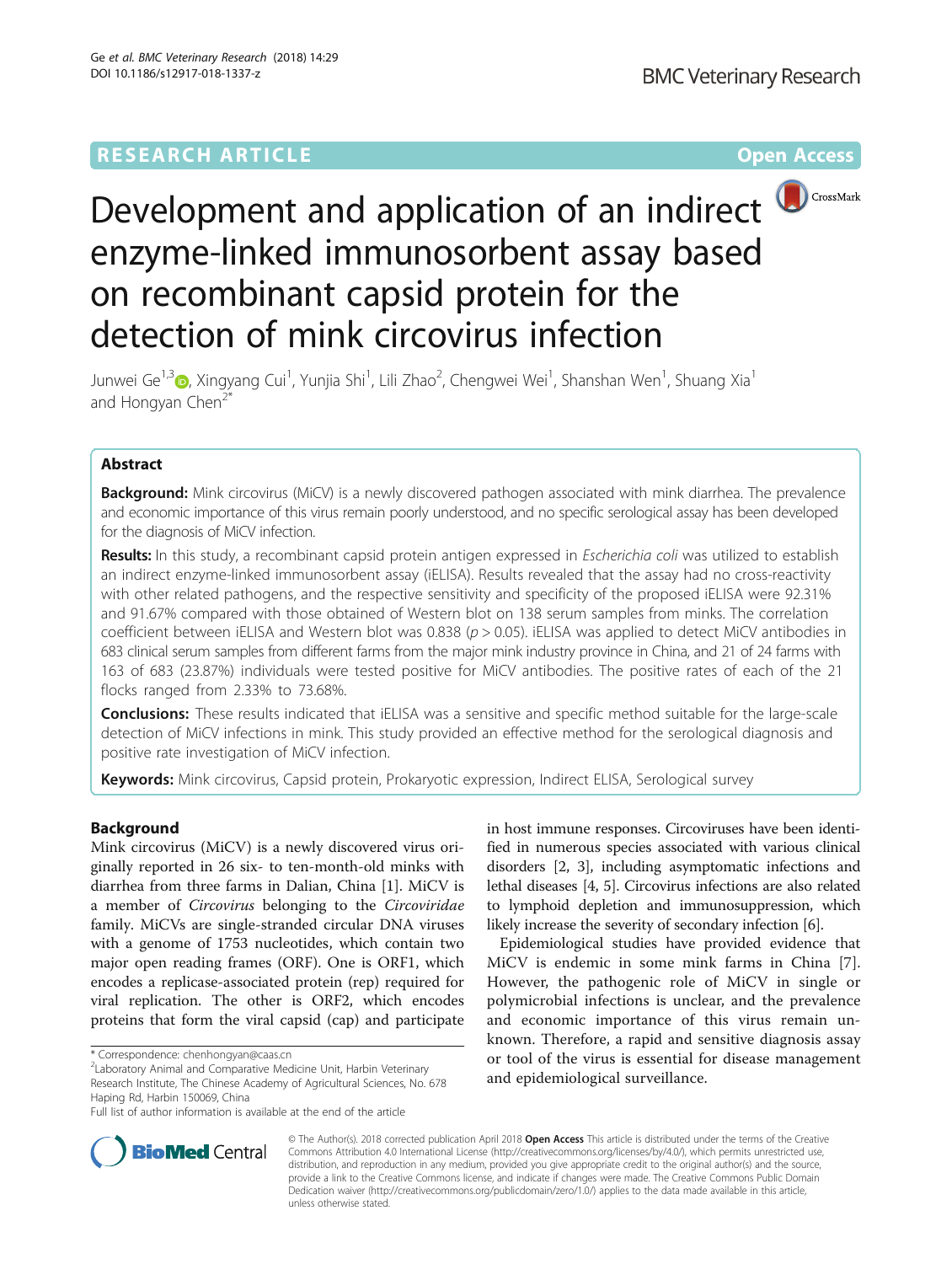Conventional Polymerase Chain Reaction (PCR) can detect MiCV [\[8](#page-7-0)]. Although PCR has been used to identify MiCV infections, other methods that can detect virus-specific antibodies in serum are more convenient for large-scale epidemiological investigations. Serological methods for the identification of antibodies against MiCV infection in mink farms have yet to be reported. Antigens based on virus isolation for MiCV diagnosis have yet to be prepared because there is no report about cell system to culture MiCV.

Our study developed a sensitive, specific, and convenient indirect enzyme-linked immunosorbent assay (iELISA) utilizing the recombinant capsid protein (rCap) of MiCV expressed in E. coli as a coating antigen. The proposed iELISA was strongly immunoreactive to MiCV-specific serum and had no cross-reactivity with other related pathogens. This assay was validated by comparing the obtained results with those of Western blot. The applications of the proposed assay for clinical detection were also described.

# Methods

#### Blood samples

Rehabilitation sera collected from a MiCV infection case were used as MiCV-positive mink sera. This infection caused acute gastroenteritis, and the clinical signs observed in the mink included severe diarrhea, vomiting, lethargy, anorexia, dehydration, and rough fur. Common enteric bacterial, protozoan, and viral pathogens, including Salmonella spp., Clostridium spp., Campylobacter spp., Shiga toxin-producing E. coli, enterotoxigenic E. coli, Coccidium spp., Cryptosporidium spp., mink aleutian disease virus (AMDV), canine distemper virus (CDV), mink enteritis virus (MEV), caliciviruses, rotaviruses, coronaviruses, and astroviruses, were excluded as causative agents, and MiCV was subsequently identified as the possible cause of the disease.

Sixty healthy minks were sampled from a MiCV-free farm to represent negative control mink sera. The MiCVfree farm was selected on the basis of prior negative testing with PCR once a year for the last 3 years.

A total of 138 serum samples were selected blindly from a pool of sera collected from healthy, diseased, or dead minks in more than 30 mink farms in Heilongjiang and submitted in 2008–2012. These samples were then tested and compared with ELISA tests. All of the serum samples were stored at −20 °C until use.

This study was performed in accordance with the recommendations in the Guide for the Care and Use of Laboratory Animals of the Ministry of Health, China. Prior to experiments, the protocol of the current study was reviewed and approved by the Institutional Animal Care and Use Committee of Northeast Agricultural University (approved protocol number 2014-SRM-24).

# Expression, purification, and identification of the rCap protein

The MiCV HEB15 strain in this study was obtained previously by our team (GenBank accession No. KX268345) and used as the template in our current study. The gene encoding the Cap protein was amplified from the total viral DNA through PCR with the forward primer 5'- CGGGATCCGGCGGTTACAGATGGCG-3' and the reverse primer 5'-ACCTCGAGAGTTTGCTTTGGGA-3'. The amplified cap gene was subcloned into the BamHI and XhoI sites of the prokaryotic expression vector pET-32a in a frame with an amino terminal six-histidine tag. Recombinant plasmids designated as pET32a–cap were transformed into E. coli Rossetta cells to express Histagged rCap. pET32a–cap was sequenced with commercial primers (T7 and S tag) by Comate Biotechnology Company (Changchun, China). rCap was purified using a Ni-Agarose 6× His-tagged protein purification kit (Qiagen, German) according to the manufacturer's instructions. rCap was identified through Western blot by utilizing convalescent sera from minks infected with MiCV or healthy mink sera as primary antibodies. Horseradish peroxidase-conjugated protein A/G (Thermo Scientific) was set as a detection reagent. Similarly, rCap was also identified through Western blot analysis by applying HRP-conjugated mouse anti-His MAb (Sigma, USA) as antibodies.

# Western blot analysis for the serum samples

Purified rCap protein and pET-32a vector protein as controls were separated on an SDS–polyacrylamide gel, and the samples were transferred to pure nitrocellulose blotting membranes (Pall Corporation, USA) for Western blot. These membranes were blocked with 5% skimmed milk–PBS for 2 h at 37 °C, then incubated for 2 h at 37 °C with serum samples diluted in 1:50, washed thrice with PBS–T (0.05% Tween 20 dissolved in PBS), and further incubated for 1 h with horseradish peroxidase-conjugated protein A/G. After the membranes were washed again with PBS–T, the bands were detected using DAB reagents (Biotopped, Beijing, China).

# ELISA procedure

An ELISA based on a recombinant Cap antigen was conducted according to a previously published protocol [[9, 10](#page-7-0)]. In brief, 96-well polystyrene immunoplates (Jet Bio-Filtration, Guangzhou, China) were coated with 100 μl of rCap protein in 0.05 M bicarbonate/carbonate buffer (pH 9.6) overnight at 4 °C. The wells were then washed thrice with PBS (pH 7.4) containing 0.05% Tween 20 (PBS–T), and the plates were blocked with 1% BSA for 1 h at 37 °C. Three additional PBS–T washes were carried out, the serum samples were diluted in PBS (pH 7.4) containing 5% skim milk, 100 μl of the diluted samples was added to the wells, and the plates were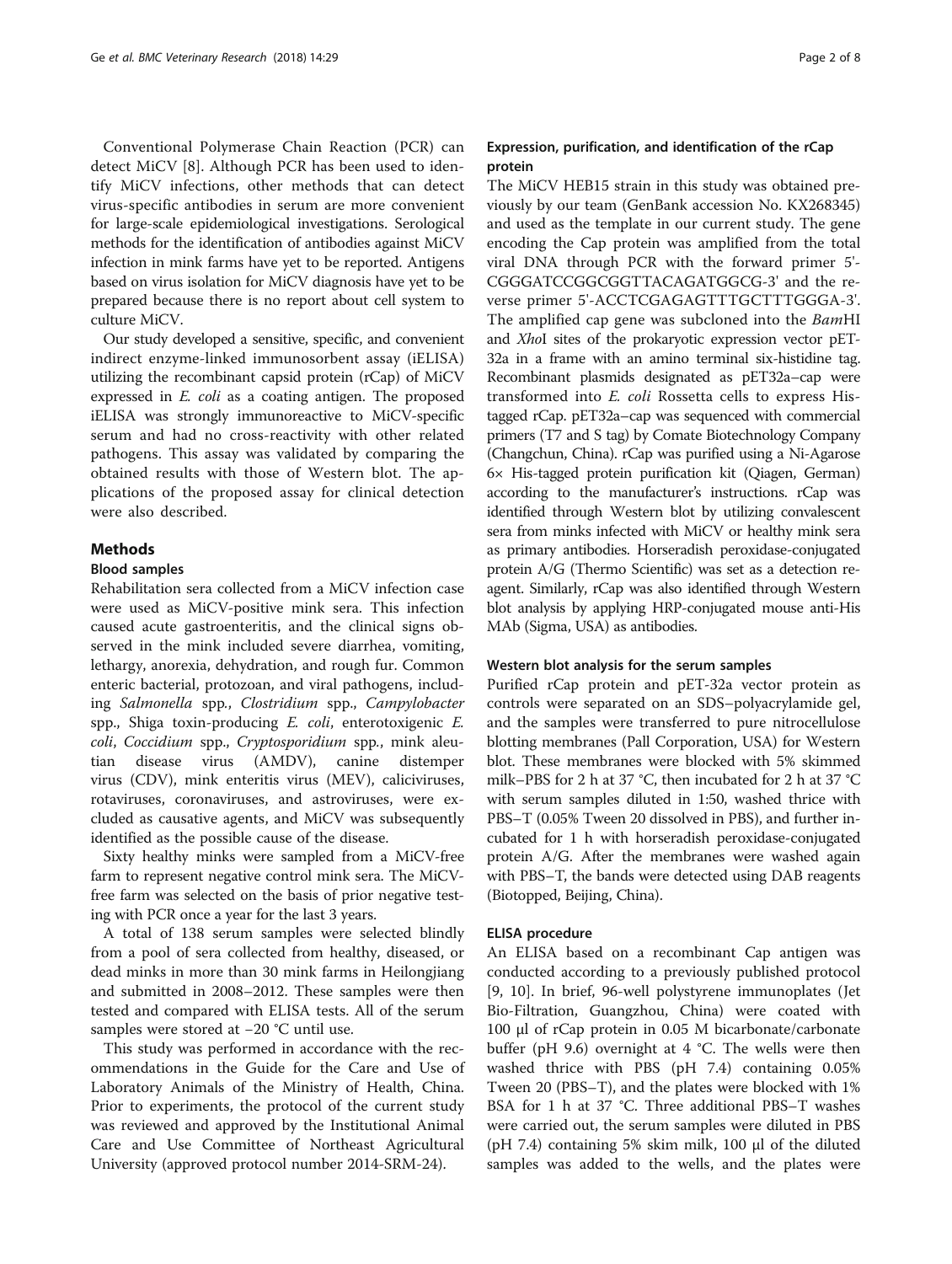incubated for 3 h at 37 °C with each serum sample in duplicate. The plates were washed with PBS–T before the detection reagent solution (horseradish peroxidaseconjugated protein A/G) diluted at 1:10,000 in PBS was added to each well, and the plates were incubated again for 60 min at 37 °C. The plates were washed thrice, 100 μl of TMB diluted in substrate buffer was added to each well, and the plates were incubated for 30 min at 37 °C. Finally, the reactions were stopped with 2 mol/L H2SO4, and optical density (OD) was read at 450 nm with a microplate reader (Bio-Tek Instruments, USA).

The optimum concentrations of coating antigen, serum dilution, and horseradish peroxidase-conjugated protein A/G antibody were determined through checkerboard serial-dilution analysis.

In brief, rCap was serially diluted twofold from 4 μg/ml to 0.125 μg/ml in 0.05 mol/L Na bicarbonate/carbonate buffer. MiCV-positive and MiCV-negative control mink sera were also serially diluted twofold from 1:25–1:400 and used to optimize rCap ELISA. After the optimal antigen concentration and serum dilutions were established, checkerboard titrations were performed to identify the optimal working dilutions of the conjugate. The conjugate was added to the plate at ratios of 1:10,000, 1:20,000, 1:40,000, and 1:80,000 to determine the optimal detection antibody dilution for this ELISA. The conditions that yielded the highest OD450 ratio between positive control and negative control sera (P/N value) were considered optimal.

## Determination of the cut-off value for iELISA

Negative serum control samples from 60 clinically healthy minks obtained from three farms without a history of MiCV and confirmed negative for MiCV antibodies through Western blot were diluted at the optimal dilution and assayed. The cut-off value was determined by calculating the mean OD of the negative samples in Western blot ( $n = 60$ ) plus 3 standard deviation (SD).

#### Evaluation of iELISA specificity

To evaluate the potential cross-reactivity of iELISA, we used the sera from the healthy minks as negative controls and the sera extracted from minks positive to canine adenovirus type 2 (CAV-2), AMDV, MEV, pseudorabies virus (PRV) and CDV or positive to E. coli, Pasteurella multocida, and Pseudomonas aeruginosa. These samples were examined in terms of reactivity in iELISA and were assayed in duplicate.

# Determination of the reproducibility of the assay

To determine the reproducibility of iELISA, we selected six serum samples from minks (three Western blot-positive samples and three Western blot-negative samples). To assess the intra-assay (within-plate) reproducibility, we ran six replicates of each sample on the same plate. For inter-assay (between-run) reproducibility, three replicates of each sample were run in different plates. Mean OD, SD, and coefficient of variation (CV) were calculated.

#### Comparison of iELISA with western blot

To investigate the specificity and sensitivity of iELISA, we examined 138 serum samples collected from minks in Heilongjiang through iELISA and Western blot and calculated the correlation between these methods.

## Application of iELISA for the detection of MiCV infection

To estimate the positive rates of MiCV in the mink population, we randomly collected serum samples  $(n = 683)$ from 24 farms in Heilongjiang, Jilin, Shandong, Hebei, and Liaoning in China in 2014–2016. The iELISA was applied to detect these serum samples and to obtain antibody titers for any sample by serially diluting the samples in twofold.

# Results

#### Expression and purification of rCap protein

The truncated MiCV capsid gene was amplified through PCR directly from the feces of the infected mink, and an expected band with a size of 600 bp was obtained. This gene was then cloned into the pET-32a expression vector. The construction of recombinant pET-32a-cap plasmid was confirmed through double digestion with BamHI and XhoI and sequence analysis. The insert yielded 99% nucleotide identities with MiCV DL13 (GenBank accession no. NC\_023885.1) and Hebei13 (GenBank accession no. KM586846.1). The recombinant plasmid pET-32a-cap was transformed into E. coli strain Rossetta (DE3). After induction, the recombinant protein (rCap) was expressed as an insoluble 44 kDa His-tagged fusion protein corresponding to the expected size. The fusion protein was purified using a Ni-NTA His Bind resin column and identified through SDS–PAGE analysis (Fig. [1](#page-3-0)). The antigenicity of the recombinant rCap protein was further confirmed through Western blot analysis involving positive serum samples and anti-His-tag monoclonal antibody (Fig. [2](#page-3-0)). The results indicated that only the 44 kDa rCap protein reacted strongly with the positive sera in Western blot, whereas the pET-32a vector protein did not react with the positive sera. The data revealed that the rCap protein exhibited a good immune reaction with a specific antibody to MiCV. This result indicated that the antigenicity of rCap protein was confirmed, and this protein antigen could be used to detect specific antibodies against MiCV. The purified rCap protein was utilized as a coating antigen in iELISA.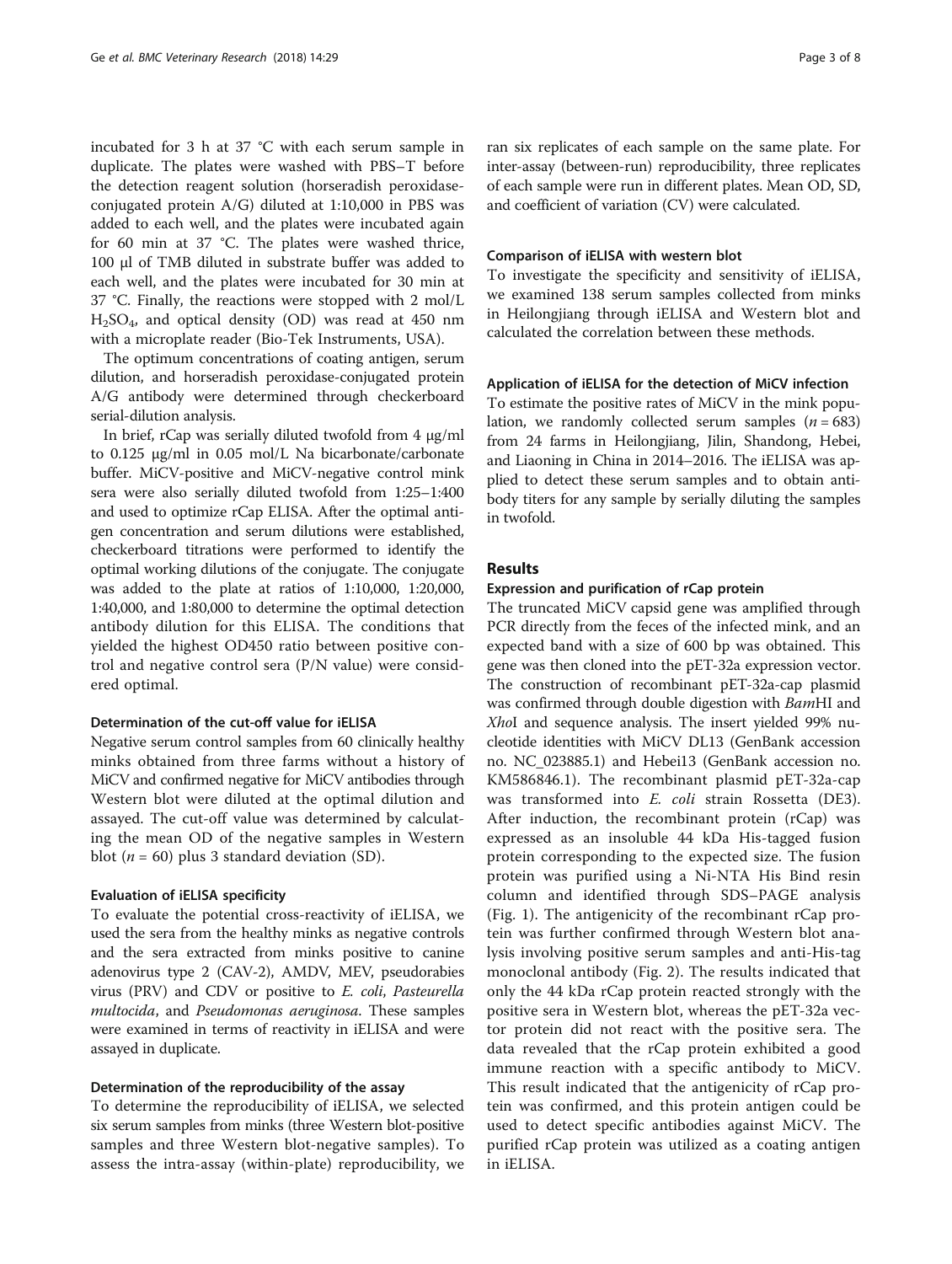<span id="page-3-0"></span>

# Development of the rCap ELISA

Checkboard ELISAs were applied to determine the optimal coating antigen concentration and the optimal serum dilution, which were 0.5 μg/ml and 1:200, respectively (Table 1). After the optimal coating antigen concentration and the optimal serum dilution were set, other factors in rCap iELISA were optimized.

We found that 1% BSA was the optimum blocking buffer for this assay, resulting in the highest P/N value among the tested blocking solutions. The optimal working dilution of the conjugate was 1:10,000. The incubation periods for the serum samples or the detection reagents



Table 1 Ratio of MiCV-positive serum to MiCV-negative serum for the optimization of assay conditions for the ELISA against recombinant rCap antigen

| Serum<br>dilution |       | Concentration of rCap antigen (µg/well) |       |       |       |       |  |  |  |
|-------------------|-------|-----------------------------------------|-------|-------|-------|-------|--|--|--|
|                   | 4     | $\mathfrak{D}$                          | 1     | 0.5   | 0.25  | 0.125 |  |  |  |
| $1:25(+)$         | 0.806 | 1.056                                   | 1.048 | 0.969 | 0.89  | 0.742 |  |  |  |
| $1:25(-)$         | 0.108 | 0.166                                   | 0.16  | 0.153 | 0.133 | 0.104 |  |  |  |
| $1:50(+)$         | 0.876 | 1.175                                   | 1.044 | 0.967 | 0.888 | 0.78  |  |  |  |
| $1:50(-)$         | 0.175 | 0.116                                   | 0.144 | 0.12  | 0.116 | 0.09  |  |  |  |
| $1:100(+)$        | 0.753 | 1.078                                   | 1.063 | 0.964 | 0.895 | 0.737 |  |  |  |
| $1:100(-)$        | 0.096 | 0.121                                   | 0.129 | 0.1   | 0.114 | 0.089 |  |  |  |
| $1:200(+)$        | 0.971 | 1.119                                   | 1.065 | 1.004 | 0.801 | 0.767 |  |  |  |
| $1:200(-)$        | 0.113 | 0.127                                   | 0.15  | 0.108 | 0.097 | 0.088 |  |  |  |
| $1:400(+)$        | 0.681 | 0.724                                   | 0.807 | 0.779 | 0.821 | 0.638 |  |  |  |
| $1:400(-)$        | 0.094 | 0.068                                   | 0.111 | 0.083 | 0.083 | 0.068 |  |  |  |

Optimum values with the best positive-to-negative ratio are highlighted

respectively set at 90 or 60 min were observed to be the optimum.

To set a cutoff value for the rCap iELISA, 60 sera tested negative by Western blot were examined. The mean  $\pm$  SD OD450 value for those sera in the rCap iELISA was  $0.229561 \pm 0.027542$ , which gave a cutoff value of 0.312 (mean + 3SD) for this assay. Therefore, serum samples with an OD450 > 0.312 in this assay were regarded as positive for MiCV.

No cross-reactions were detected by iELISA involving the antisera against the related pathogens, such as CAV-2, AMDV, MEV, PRV and CDV, E. coli, P. multocida, and P. aeruginosa, and the OD values ranged from 0.208 to 0.098 (Table 2). The data indicated that the developed iELISA exhibited good specificity for MiCV antibody detection.

# Determination of assay reproducibility

The reproducibility of iELISA was determined by comparing CVs of each mink serum sample. The intra-assay

Table 2 Results of cross test of indirect ELISA

| Serum sample           | Value of OD <sub>450</sub> |
|------------------------|----------------------------|
| $MiCV(+)$              | 1.451                      |
| $MiCV(-)$              | 0.137                      |
| Blank control          | 0.109                      |
| AMDV                   | 0.121                      |
| <b>MEV</b>             | 0.154                      |
| <b>CDV</b>             | 0.161                      |
| PRV                    | 0.098                      |
| $CAV-2$                | 0.135                      |
| Escherichia coli       | 0.113                      |
| Pasteurella multocida  | 0.201                      |
| Pseudomonas aeruginosa | 0.208                      |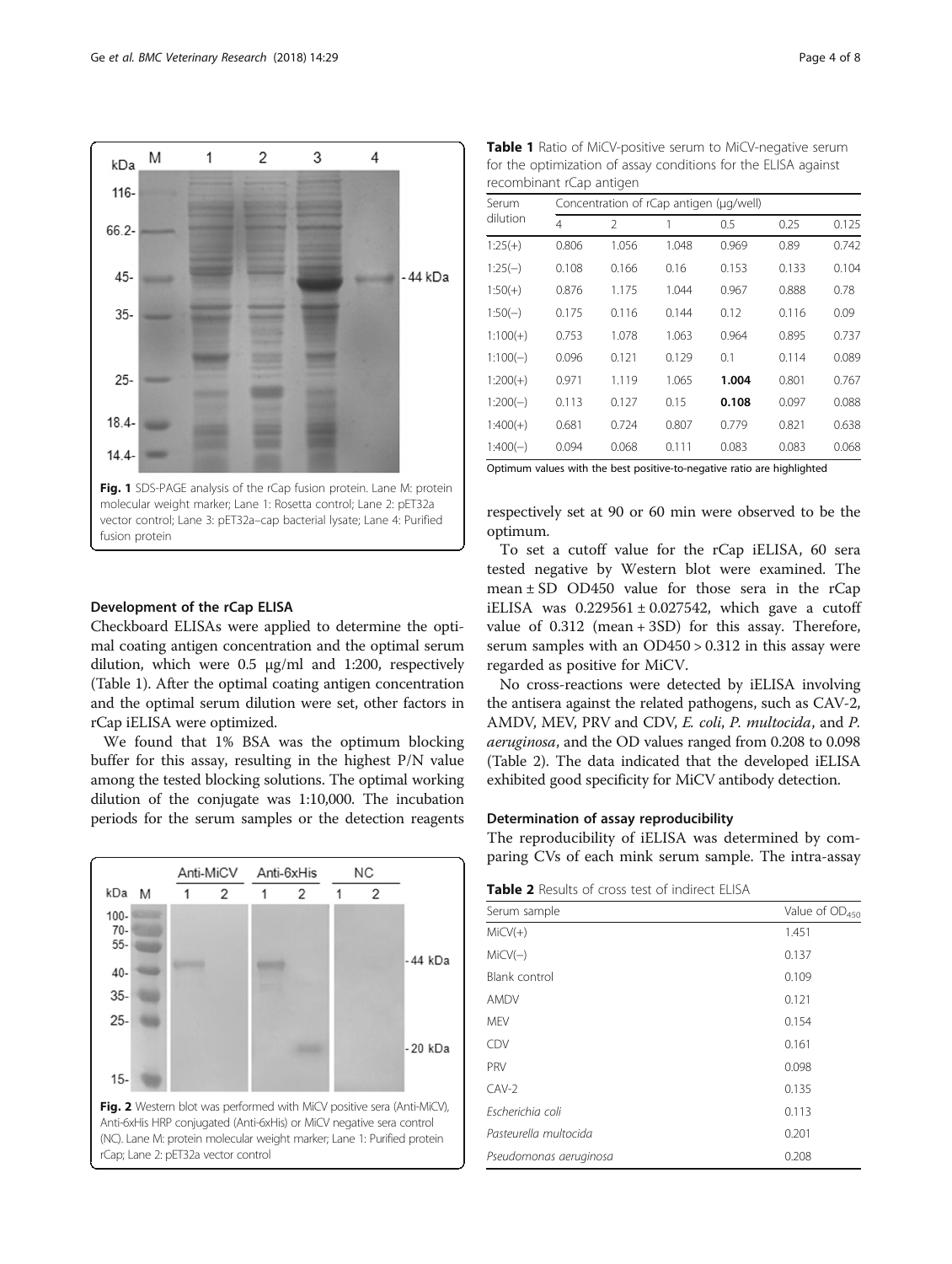

CVs of three serum samples and three negative serum samples determined through Western blot (Fig. 3) and iELISA ranged from 2.15% to 6.23%, with a median of 4.295%, whereas the inter-assay CV of these samples varied from 2.40% to 8.02%, with a median of 5.335%. These data demonstrated that iELISA was repeatable, yielding acceptably low variation levels (Table 3).

### Comparison of iELISA with western blot

A total of 138 serum samples was investigated by iELISA, and the results were compared with those of Western blot. Of the 138 samples analyzed, 78 serum samples were detected as positive and 60 were identified as negative by Western blot. Furthermore, 77 serum samples were determined as positive and 61 samples were classified as positive by iELISA. Our findings also indicated that 72 were positive and 55 were negative by both assays. However, 11 samples presented conflicting results between the assays.

Thus, the respective sensitivity and specificity of iELISA were 92.31% and 91.67% compared with those of Western blot (Table [4](#page-5-0)). The total coincidence of iELISA and Western blot was 92.03% (Table [4\)](#page-5-0). A κ coefficient of 0.838 (95% CI 0.735–0.925) was calculated between Western blot and iELISA. According to the criteria by Landis and Koch [[11\]](#page-7-0), this finding indicated an excellent agreement between iELISA and Western blot.

# Application of iELISA for the detection of MiCV infection

To evaluate iELISA, we detected the antibodies against MiCV in the sera obtained from the minks from Shandong, Hebei, Heilongjiang, Jilin, Liaoning provinces in China by using the proposed technique (Fig. [4\)](#page-5-0). Our results are shown in Table [5](#page-6-0). Overall, the positive rate of MiCVspecific antibodies was 23.87% (163/683) in mink farms, and these sera were found positive by iELISA with an OD range of 0.313–2.256 (mean 0.413; S.D. 0.111). Of these, 21 of 24 farms with 163 of 683 (23.87%) individuals were tested positive for MiCV antibodies. The positive rates for each of the 21 flocks ranged from 2.33% to 73.68% (Table [5](#page-6-0)). The positive rates of MiCV in different mink farms were 13.04% in Heilongjiang Province, 27.87% in Jilin Province, 25.00% in Liaoning Province, 33.81% in Hebei Province, and 26.79% in Shandong Province (Table [5](#page-6-0)).

Three positive samples and three negative samples were selected as examples to be used in iELISA to determine the titer for the serum samples. In Fig. [5,](#page-6-0) the antibody titer of the three positive (samples JL1, HL36 and HB45) samples was 1:800, 1:400 and 1:400, respectively, by the serial dilution of sera.

# **Discussion**

This study aimed to develop iELISA based on recombinant antigen for the detection of anti-MiCV antibodies in minks.

Cap is the only structural protein of circovirus and is the major immunogenic protein produced in circovirusinfected animals [\[12](#page-7-0), [13](#page-7-0)]. Cap is the only structural protein of circovirus and is the major immunogenic protein produced in circovirus-infected animals. It had a large number of arginine residues concentrated at the Nterminus, which can inhibits the mRNA translation. As such, this protein is a major viral target, it plays a critical role in virus antigenic and useful tool for epidemiological surveys. Using recombinant capsid protein to develop ELISA method for the detection of circovirus like PCV2 and DuCV have been confirmed [\[9](#page-7-0), [14](#page-7-0)–[17\]](#page-7-0). Wang et al. reports that PCV2 can infect mink [[18\]](#page-7-0).

Table 3 Repeatability and reproducibility analysis of indirect ELISA

| Sample         | Intra-assay(OD450) |       |       |       |           | Inter-assay(OD450) |       |       |       |       |       |      |
|----------------|--------------------|-------|-------|-------|-----------|--------------------|-------|-------|-------|-------|-------|------|
|                |                    |       |       | Mean  | <b>SD</b> | CV%                |       |       |       | Mean  | SD    | CV%  |
|                | 0.382              | 0.401 | 0.432 | 0.405 | 0.025     | 6.23               | 0.386 | 0.413 | 0.411 | 0.403 | 0.015 | 3.73 |
| 2              | 0.641              | 0.664 | 0.594 | 0.633 | 0.036     | 5.64               | 0.604 | 0.656 | 0.693 | 0.651 | 0.045 | 6.87 |
| 3              | 0.471              | 0.487 | 0.468 | 0.475 | 0.010     | 2.15               | 0.459 | 0.466 | 0.481 | 0.469 | 0.011 | 2.40 |
| $\overline{4}$ | 0.282              | 0.271 | 0.256 | 0.270 | 0.013     | 4.84               | 0.248 | 0.281 | 0.243 | 0.257 | 0.021 | 8.02 |
| 5              | 0.244              | 0.261 | 0.252 | 0.252 | 0.009     | 3.37               | 0.253 | 0.258 | 0.225 | 0.245 | 0.018 | 7.25 |
| 6              | 0.180              | 0.194 | 0.188 | 0.187 | 0.007     | 3.75               | 0.182 | 0.195 | 0.194 | 0.190 | 0.007 | 3.80 |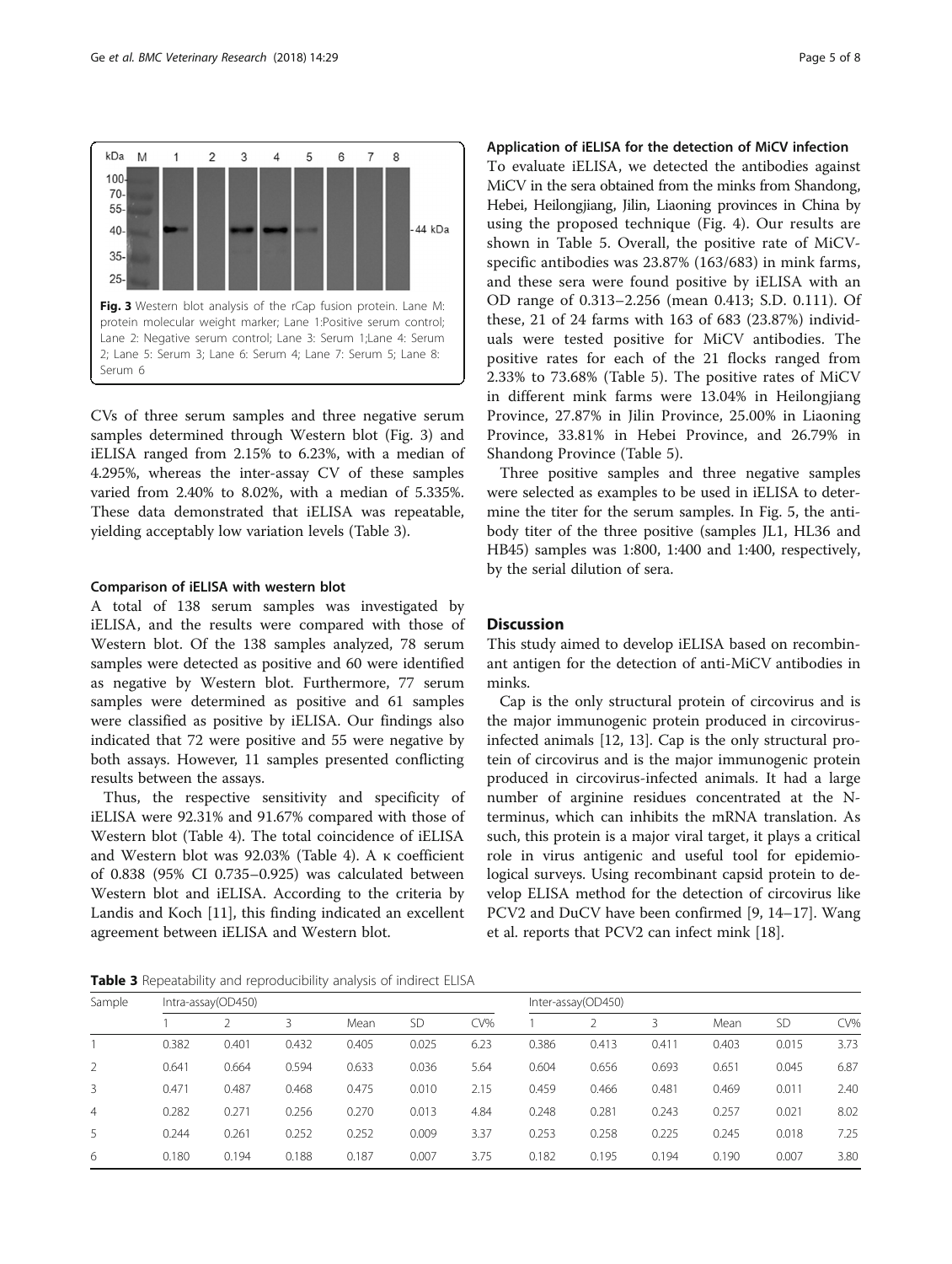<span id="page-5-0"></span>Table 4 Comparison of the ELISA and Western blot test

|                       | Western blot results |                          |                |  |
|-----------------------|----------------------|--------------------------|----------------|--|
| ELISA results         | Positive             | Negative                 | Total          |  |
| Positive              | 72                   | $\overline{\phantom{a}}$ | 77             |  |
| Negative              | 6                    | 55                       | 61             |  |
| Total                 | 78                   | 60                       | 138            |  |
| Total (% coincidence) | 92.31(72/78)         | 91.67(55/60)             | 92.03(127/138) |  |

The amino acid sequences of Cap, especially in the first 40 amino acid residues of the N-terminal regions, in PCV2 are highly homologous to those of MiCV. To avoid the possible cross-reaction of the two viruses in future detections, we deleted the first 40 amino acid residues of the N-terminal regions, which unlikely affect protein antigenicity [\[9](#page-7-0), [19](#page-7-0)].

In this study, the truncated Cap gene was cloned and the corresponding protein was expressed in E. coli because bacterial expression systems are more convenient. Using the purified recombinant Cap as a diagnostic antigen, we developed specific and sensitive iELISA to identify MiCV infection. Our data also demonstrated the specificity of this antigen, which does not react with antibodies directed against CAV-2, AMDV, MEV, PRV and CDV, E. coli, P. multocida, and P. aeruginosa.

In our experiments, goat anti-feline IgG secondary antibodies (Thermo Scientific) were selected and used as a secondary antibody. Checkboard ELISAs were also utilized to determine the following optimal working conditions: coating antigen concentration, 0.05 μg/ml; serum dilution, 1:200; detection antibody dilution, 1:20,000; blocking buffer, 5% skimmed milk; and incubation periods for the serum samples or the secondary antibodies, 90 and 60 min, respectively. The assay cutoff value based on the Western blot negative sera was defined as 0.08. After we compared the results of iELISA with those of Western blot, we found a coincidence of 83% between these methods. Therefore, we chose horseradish peroxidase-conjugated protein A/G as a detection reagent in rCap iELISA.

To date, no standard methods are available. As such, we compared the specificity and sensitivity of the newly developed iELISA in detecting MiCV-specific antibodies with Western blot. The data from rCap ELISA were consistent with the detection results from Western blot, with a relative sensitivity of 92.31% and a specificity of 91.67%. A kappa of 0.838 was statistically obtained to verify the concordance between iELISA and Western blot, resulting in an excellent agreement between these assays. According to the criteria by Landis and Koch [[11\]](#page-7-0), this finding suggested an excellent agreement between iELISA and Western blot.

We used the developed iELISA in this study to detect MiCV antibodies in clinical serum samples conducted in 24 farms and to understand the MiCV infection of large-scale mink farms in China.

The results indicated that most of the farms, except two farms, were MiCV seropositive. The total positive rate of MiCV antibodies was 23.87% in different minks. There are some differences in the prevalence of the MiCV infection in different provinces, and also obvious differences in the positive rate in different farms in the same area, such as the positive rate of MiCV antibodies in minks in Shandong was significantly higher than that of other minks in Heilongjiang.

Wang et al. applied PCR to detect 185 mink samples collected from Shandong, Hebei, and Liaoning provinces in September 2013 to September 2014 [\[8](#page-7-0)]. They obtained 101 positive samples, and the positive rate was 54.6%. The highest positive rate was 63.2% in Hebei, followed by 54% and 44.4% in Liaoning and Shandong, respectively.

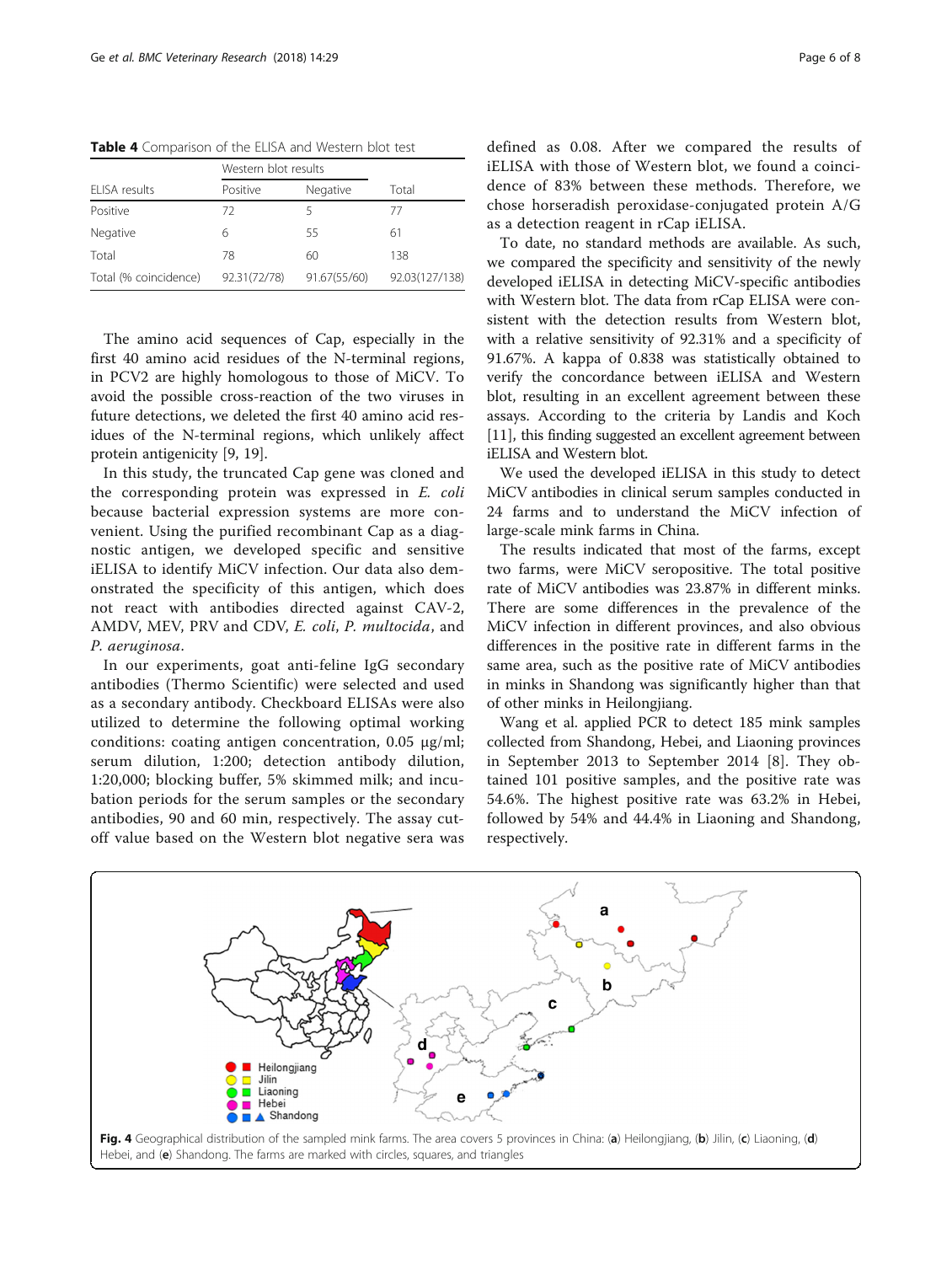These results suggested that MiCV infections are probably epidemic in Heilongjiang, Jilin, Shandong, Hebei, and Liaoning provinces in China. The harmful effects of this virus on mink farm production should be further investigated.

# Conclusions

MiCV infection has become common in major mink culture regions in China. rCap may be a useful antigen for the serodiagnosis of MiCV. iELISA with high levels of sensitivity, specificity, and reproducibility was developed successfully for the detection of antibodies to MiCV. The assay shows potential for the serological diagnosis of MiCV infection, large-scale serological surveys, and antibody titer monitoring.

#### Abbreviations

AMDV: Mink aleutian disease virus; CAV-2: Canine adenovirus type 2; CDV: Canine distemper virus; CV: Coefficient of variation; iELISA: Indirect enzyme-linked immunosorbent assay; MEV: Mink enteritis virus; MiCV: Mink circovirus; ORF: Open reading frames; PCR: Polymerase chain reaction; PRV: Pseudorabies virus;; rCap: Recombinant capsid protein; SD: Standard deviation

## Acknowledgments

We would like to thank Xuwei Qin, Dr. Wanzhe Yuan, Yadong Sun, and Dr. Jianke Wang for helping with sample collection. We would like to thank the owners who provided access to the animals examined in this study.

#### Funding

This research was supported by the Natural Science Foundation of Heilongjiang Province (LC2015006), National Natural Science Foundation of China (31101845) and State Key Laboratory of Veterinary Biotechnology Foundation (SKLVBF201611).

#### Availability of data and materials

The data analyzed during the current study are available from the corresponding author on reasonable request.

#### Authors' contributions

Conceived and designed the experiments: JG HC. Performed the experiments: XC JG YS SW LZ. Analyzed the data: JG XC LZ. Contributed reagents/materials/ analysis tools: LZ CW SX. Wrote the paper: JG XC. All authors read and approved the final manuscript.

#### Ethics approval

This study was performed in accordance with the recommendations in the Guide for the Care and Use of Laboratory Animals of the Ministry of Health, China. Prior to experiments, the protocol of the current study was reviewed and approved by the Institutional Animal Care and Use Committee of Northeast Agricultural University (approved protocol number 2014-SRM-24). Samples were collected only from animals for laboratory analyses, avoiding unnecessary pain and suffering of the animals. The owners gave their written consent for sample collection, and the locations where we sampled are not privately owned or protected in any way. The studies did not involve endangered or protected species.

#### Consent for publication

Not applicable.

#### Competing interests

The authors declare that they have no competing interests.

# Publisher's note

Springer Nature remains neutral with regard to jurisdictional claims in published maps and institutional affiliations.

<span id="page-6-0"></span>

| Province     | Farm           | Number positive/number tested | Positive rate(%) |
|--------------|----------------|-------------------------------|------------------|
| Heilongjiang | 1              | 7/62                          | 11.29            |
|              | $\overline{2}$ | 9/31                          | 29.03            |
|              | 3              | 0/34                          | 0                |
|              | $\overline{4}$ | 6/23                          | 47.83            |
|              | 5              | 0/21                          | 0                |
|              | 6              | 5/36                          | 13.89            |
| Shandong     | $\mathbf{1}$   | 1/43                          | 2.33             |
|              | $\overline{2}$ | 13/29                         | 44.83            |
|              | 3              | 14/19                         | 73.68            |
|              | $\overline{4}$ | 11/31                         | 35.48            |
|              | 5              | 4/30                          | 13.33            |
|              | 6              | 2/16                          | 12.50            |
| Hebei        | $\mathbf{1}$   | 16/39                         | 41.03            |
|              | $\overline{2}$ | 6/33                          | 18.18            |
|              | 3              | 9/27                          | 33.33            |
|              | $\overline{4}$ | 14/22                         | 63.64            |
|              | 5              | 2/18                          | 11.11            |
| Liaoning     | $\mathbf{1}$   | 14/26                         | 53.85            |
|              | $\overline{2}$ | 0/17                          | $\mathbf 0$      |
|              | 3              | 7/33                          | 21.21            |
|              | $\overline{4}$ | 6/32                          | 18.75            |
| Jilin        | $\mathbf{1}$   | 14/32                         | 45.16            |
|              | $\overline{2}$ | 1/12                          | 8.33             |
|              | 3              | 2/17                          | 11.76            |
| Total        |                | 163/683                       | 23.87            |



JL1

serum samples. Positive and negative mink serum samples were prepared in dilutions of 1:200, 1:400, 1:800, 1:1600 and 1:3200 used in an ELISA assay. The cut-off value cutoff was determined by counting the mean OD value of the ELISA negative samples plus 3 standard

deviation (SD)

 $0.8$